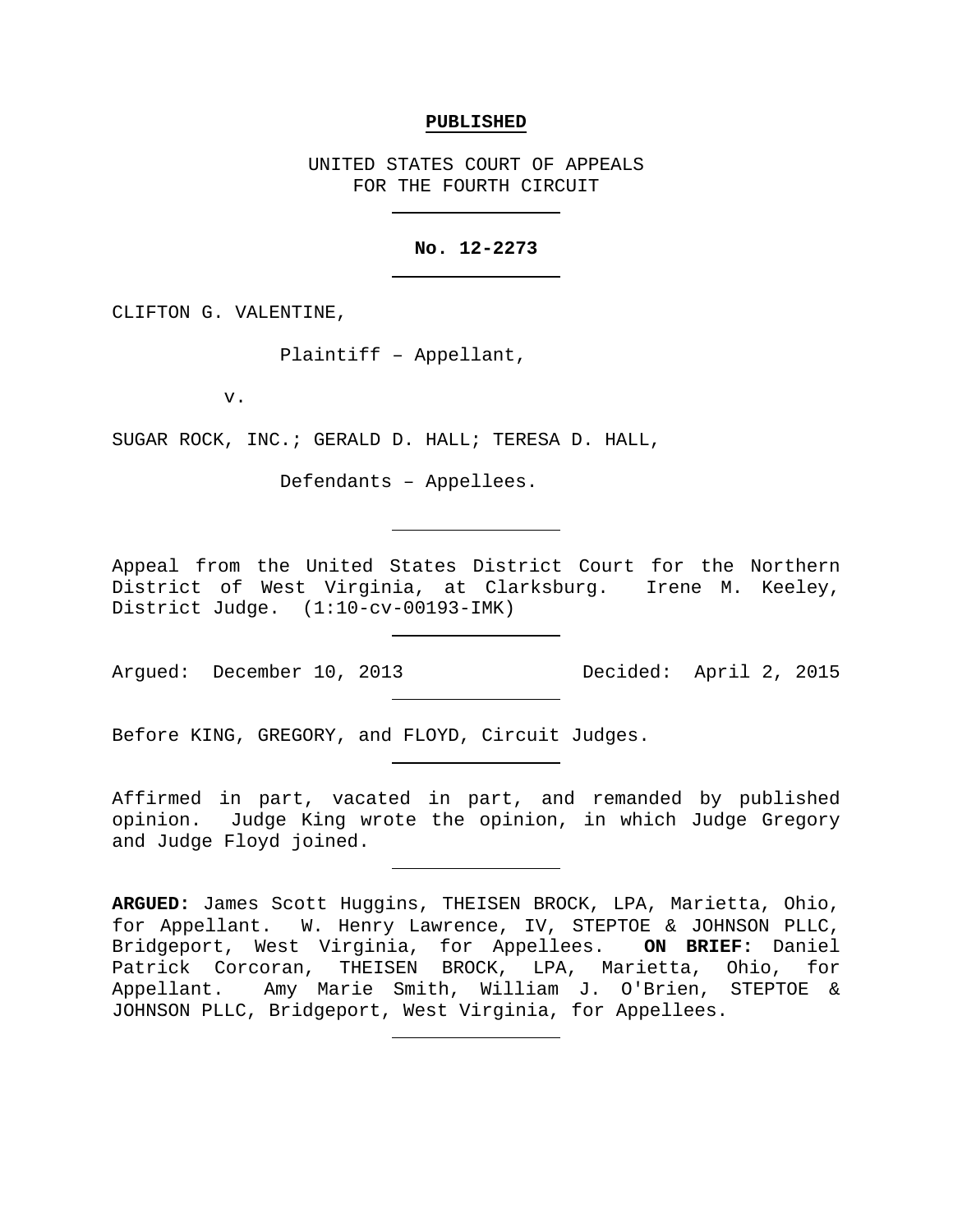KING, Circuit Judge:

Clifton G. Valentine filed this diversity action on November 8, 2010, in the Northern District of West Virginia, alleging that he owns fractional working interests in four mining partnerships, which in turn own six oil and gas wells on four separate leaseholds located in Ritchie County. Named as defendants in Valentine's lawsuit are Sugar Rock, Inc., and two of its officers, Gerald D. Hall and Teresa D. Hall (collectively, "Sugar Rock"). Valentine demands an accounting of the four partnerships and seeks compensatory and punitive damages, together with reimbursement of his attorney fees and litigation costs. On January 13, 2011, Sugar Rock answered the complaint and filed a counterclaim for the cumulative operating expenses attributable to Valentine's asserted working interests in the partnerships.

By its Memorandum Opinion and Order of September 18, 2012, the district court awarded summary judgment to Sugar Rock and dismissed Valentine's case with prejudice. See Valentine v. Sugar Rock, Inc., No. 1:10-cv-00193 (N.D. W. Va. Sept. 18, 2012), ECF No. 79. The court determined that, under West Virginia law, a mining partnership requires each partner to be a co-owner of the property that is the subject of the partnership. Consequently, the court concluded that Valentine's assertion of interests in the four mining partnerships failed because he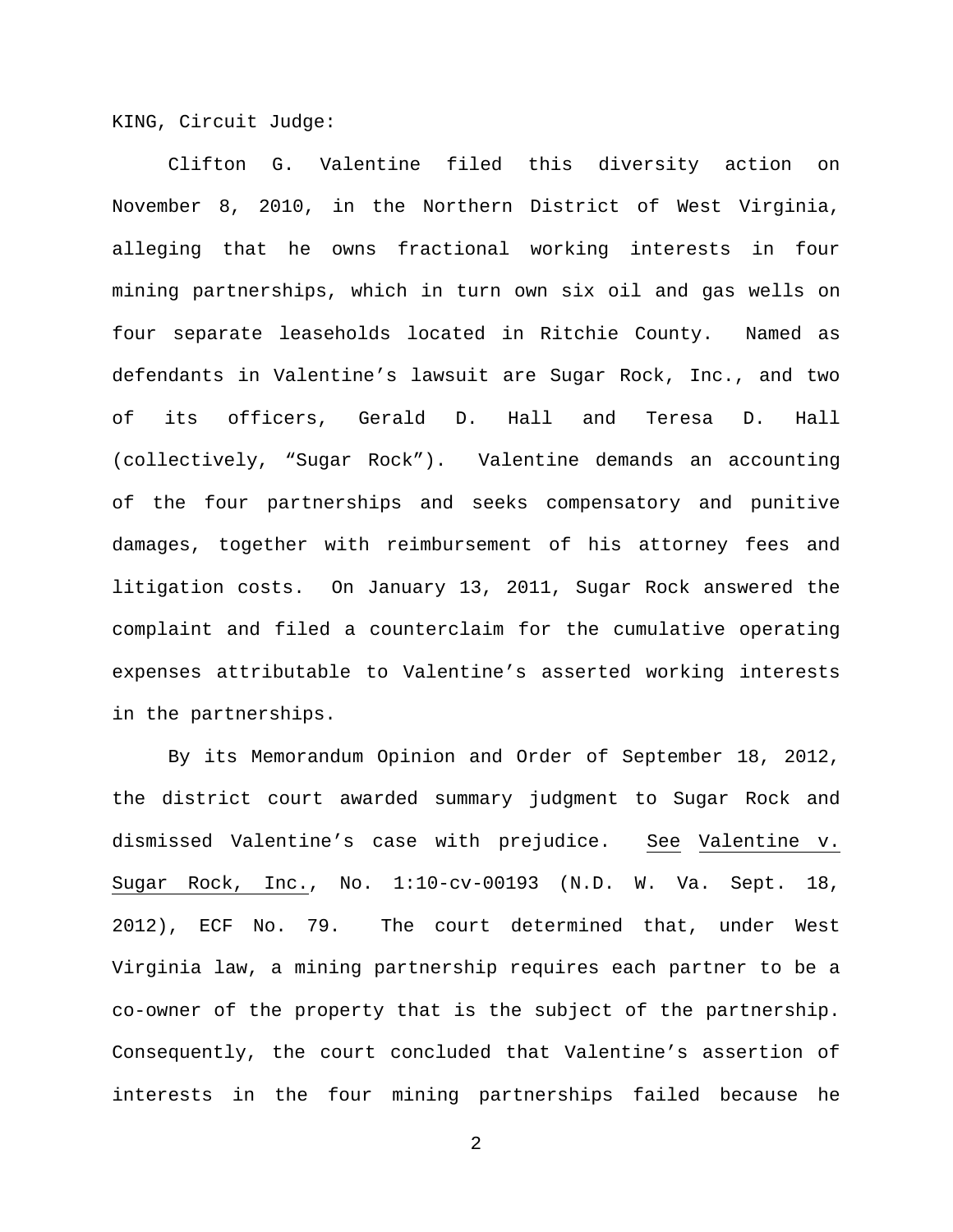could not produce a writing that evidenced, in conformance with the Statute of Frauds, his co-ownership of the subject leases or wells.

In tandem with its award of summary judgment to Sugar Rock, the court denied Valentine's motion to voluntarily dismiss his complaint without prejudice so that he could join a putative class action, styled Washburn v. Sugar Rock, Inc., brought and pursued in the Circuit Court of Ritchie County by nine other purported owners of working interests in the four mining partnerships. Thereafter, during the pendency of this appeal, by Order of July 19, 2013, the state circuit court granted the Washburn plaintiffs' motion for partial summary judgment. See Washburn v. Sugar Rock, Inc., No. 11-C-61 (W. Va. Cir. Ct. Ritchie Cnty. July 19, 2013). In so ruling, the court declared that the plaintiffs were partners in the mining partnerships and owned the claimed working interests, notwithstanding that such assertions could not be corroborated with a deed, will, or other written instrument.

By our Order of Certification to the Supreme Court of Appeals of West Virginia, we authorized Valentine to supplement the record with the Washburn Order and related materials. See Valentine v. Sugar Rock, Inc., 745 F.3d 729, 733 (4th Cir. 2014). We also recognized, inter alia, that the summary judgment decisions of the federal district court in this case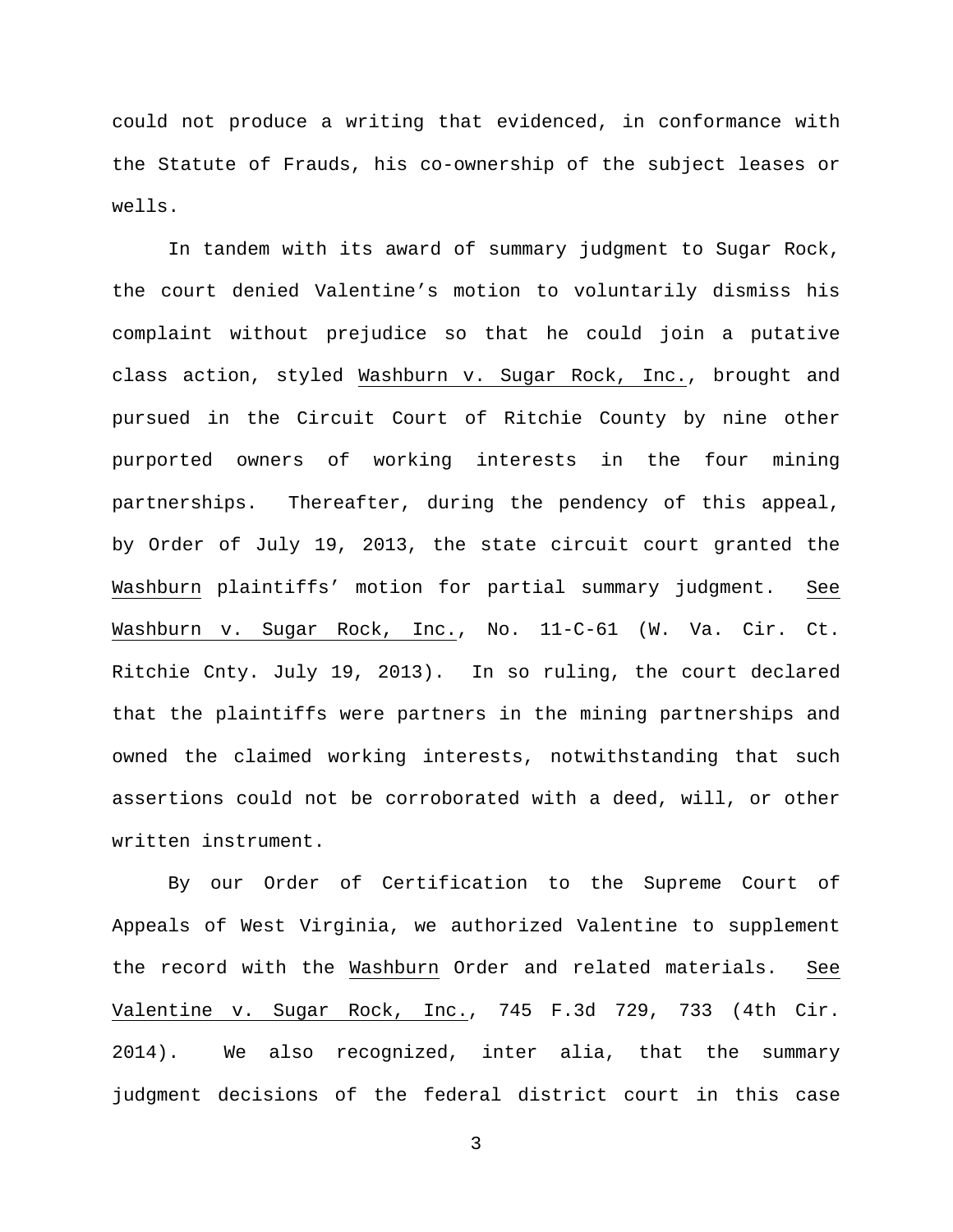and the state circuit court in Washburn "manifest irreconcilable outcomes though both courts have sought to apply the same precepts of West Virginia law to the identical Ritchie County properties." Id. at 735 n.3. Availing ourselves of the privilege afforded by the State of West Virginia through the Uniform Certification of Questions of Law Act, see W. Va. Code §§ 51-1A-1 to -13, we requested that the Supreme Court of Appeals of West Virginia exercise its discretion to decide the following question of state law:

Whether the proponent of his own working interest in a mineral lease may prove his entitlement thereto and enforce his rights thereunder by demonstrating his inclusion within a mining partnership or partnership in mining, without resort to proof that the lease interest has been conveyed to him by deed or will or otherwise in strict conformance with the Statute of Frauds.

Valentine, 745 F.3d at 730. Additionally, we acknowledged that the state supreme court "may reformulate the question," id. at 735, and we affirmed the federal district court's denial of Valentine's motion to voluntarily dismiss his complaint to ensure that we did not ask the state supreme court for an advisory opinion, id. at 733 n.2.

In a November 14, 2014 Opinion delivered by Justice M.E. Ketchum, the Supreme Court of Appeals of West Virginia exercised its discretion to accept and rephrase our certified question of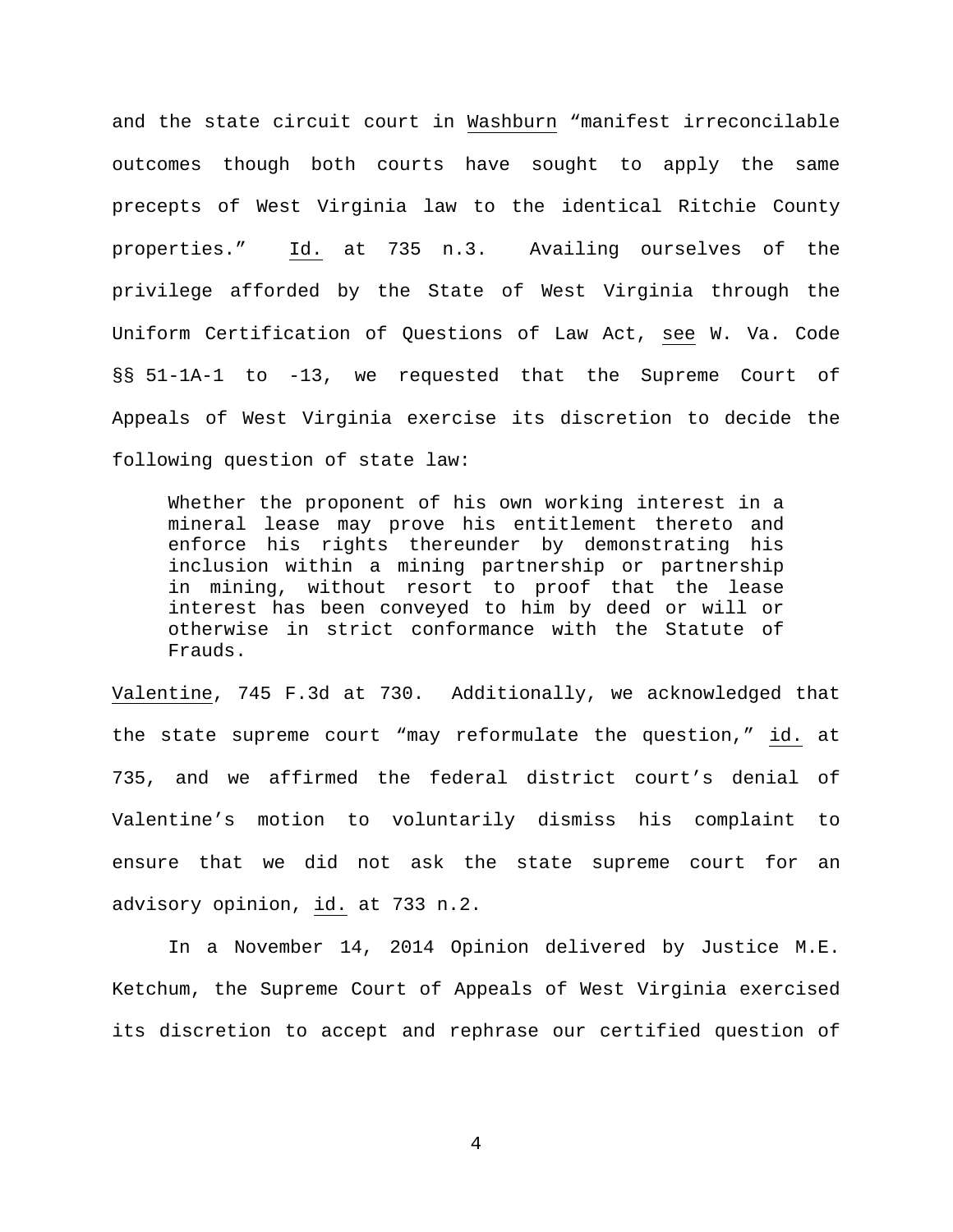law. See Valentine v. Sugar Rock, Inc., 766 S.E.2d 785 (W. Va.

2014). Justice Ketchum explained:

The certified question from the federal court<br>tially has two parts. First, if a person essentially has two parts. First, if a person contends he/she owns an interest in a common-law "mining partnership," then does the Statute of Frauds require the person to prove he/she is a partner of the mining partnership through a deed, will, or other<br>written conveyance? We answer this part of the We answer this part of the question "yes." A person can only be a partner in a mining partnership if he/she is a co-owner of the mineral interest with the other partners. Hence,<br>proving a partnership interest in the mining proving a partnership interest in the mining partnership requires first proving the person has a deed, will, or other written instrument showing partial ownership of the mineral interest in the land.

The second part of the question is this: if a partnership is a general partnership (as defined in and governed by the West Virginia Revised Uniform Partnership Act), and the partnership owns leases to extract oil and gas from real property, then does the Statute of Frauds require a person to produce a written instrument to prove he/she is a partner in the general partnership? We answer this part of the question "no." Under the Revised Uniform Partnership Act, W. Va. Code § 47B-2-3 (1995), general partnership property belongs solely to the partnership and not to the partners. A person does not need a deed, will or other written instrument to establish a partnership stake in the general partnership, even if the general partnership owns an interest in real property.

Id. at 787-88. Significantly, the Opinion contains a series of original syllabus points concerning, on the one hand, common law mining partnerships and, on the other hand, general partnerships as defined in and governed by the West Virginia Revised Uniform Partnership Act. See id. at 787; see also Syl. Pt. 1, State v. McKinley, 764 S.E.2d 303, 306 (W. Va. 2014) ("Signed opinions